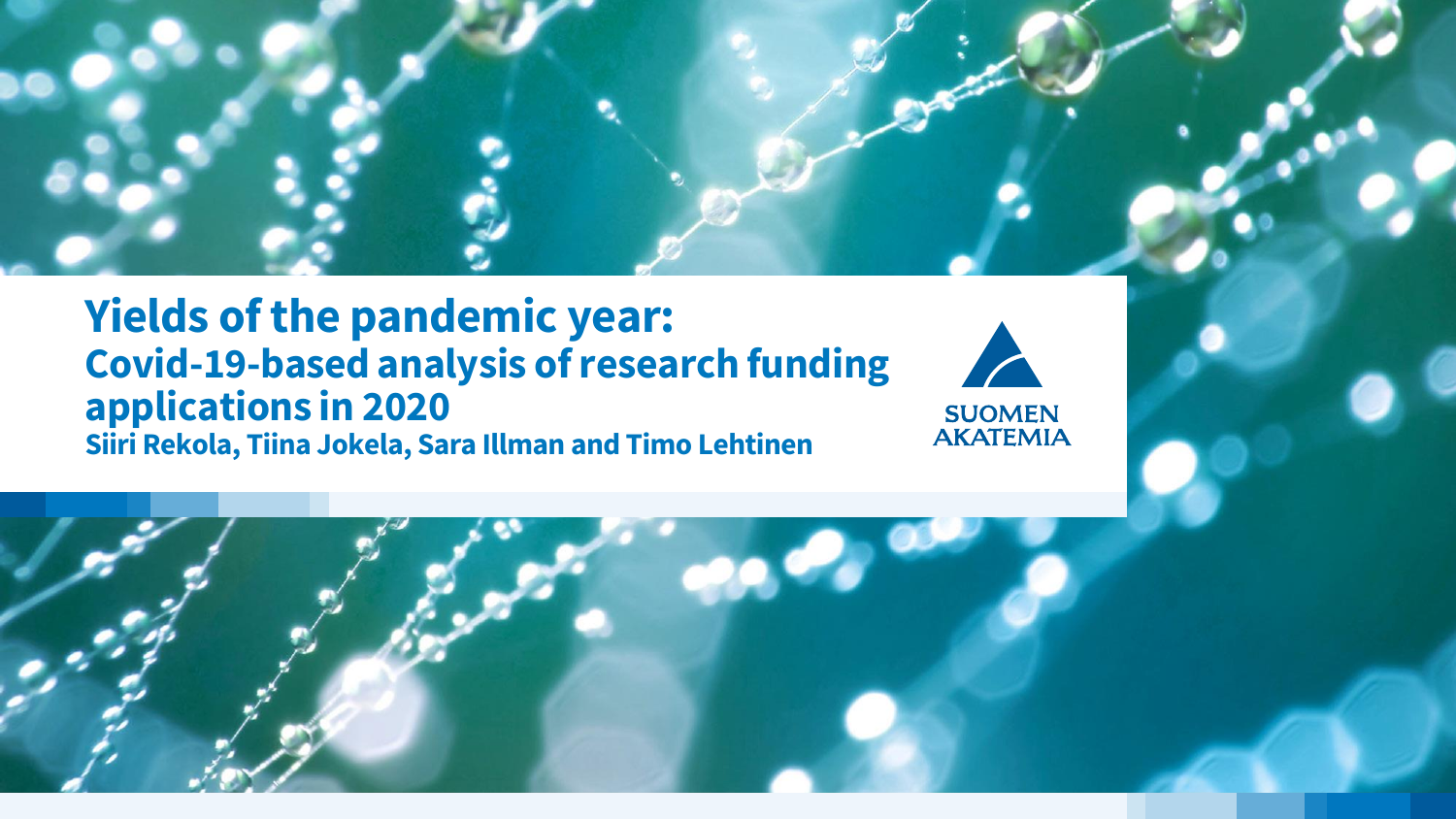### **Academy of Finland funds research related to Covid-19**



- The Covid-19 pandemic has highlighted how important high-quality science and expertise are for welfare and society. A strong research base and the ability to use it have made it possible for different sectors to react quickly to the pandemic.
- Long-term research prepares us to tackle sudden crises. Research creates competence and ability to respond to challenges and thus advances society's ability to survive and think ahead.
- For further information on research funded by the Academy of Finland related to the Covid-19 pandemic and other societal crises and the utilisation of this research in society, visit www.aka.fi/en/research[funding/programmes-and-other-funding-schemes/academy](https://www.aka.fi/en/research-funding/programmes-and-other-funding-schemes/academy-programmes/resilience/)programmes/resilience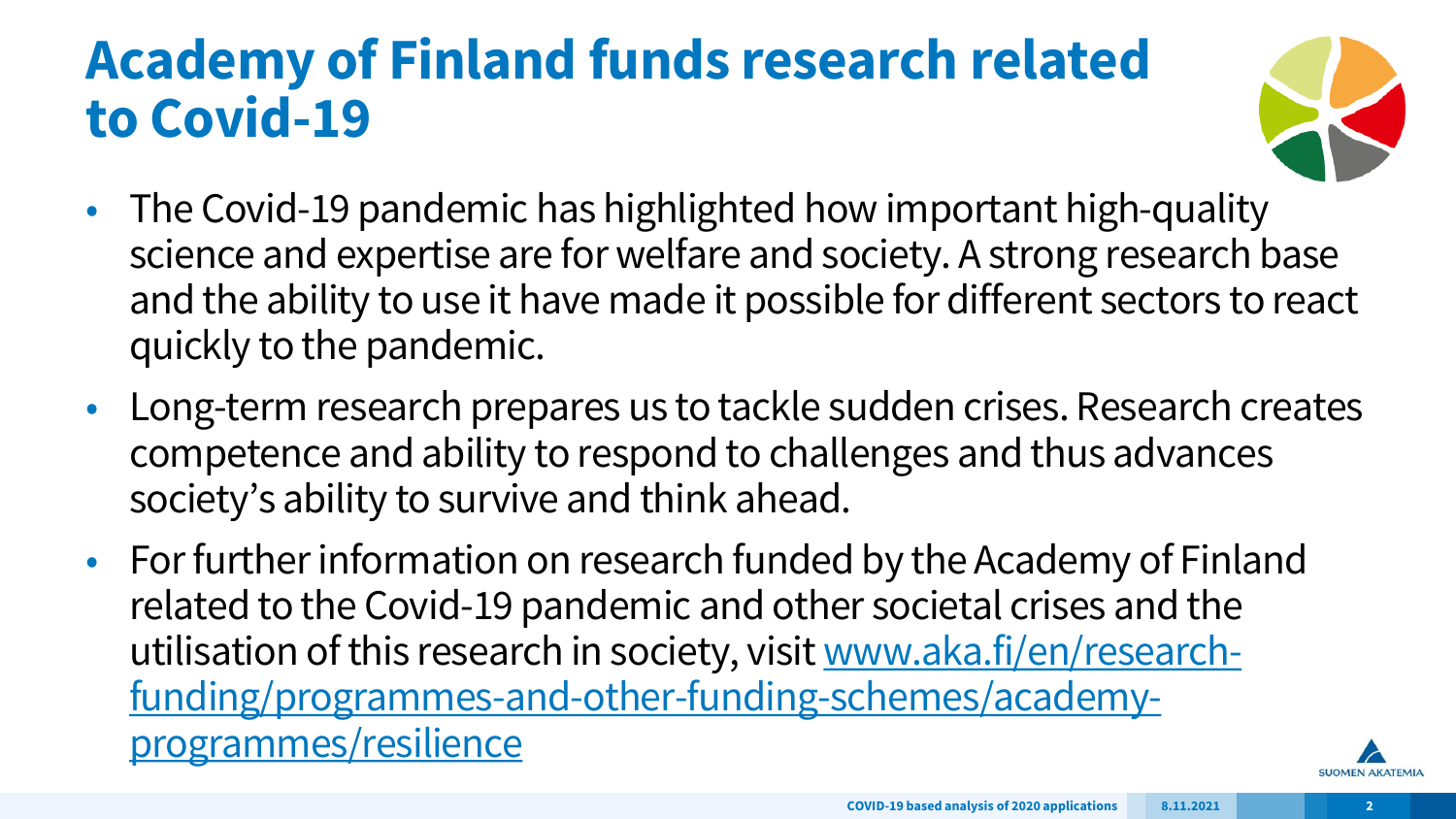## **Background**

- In 2020, the Academy of Finland opened more than twenty different research funding calls, through which a total of EUR 400 million was channelled to research.
- The Covid-19 pandemic and its consequences emerged as a research topic in 2020. Internationally, researchers have been interested in studying both the virus itself as well as its effects on health, economy and society.
- This raised the question:

**"How have Finnish researchers and the research funding field reacted to the pandemic and its consequences?"**

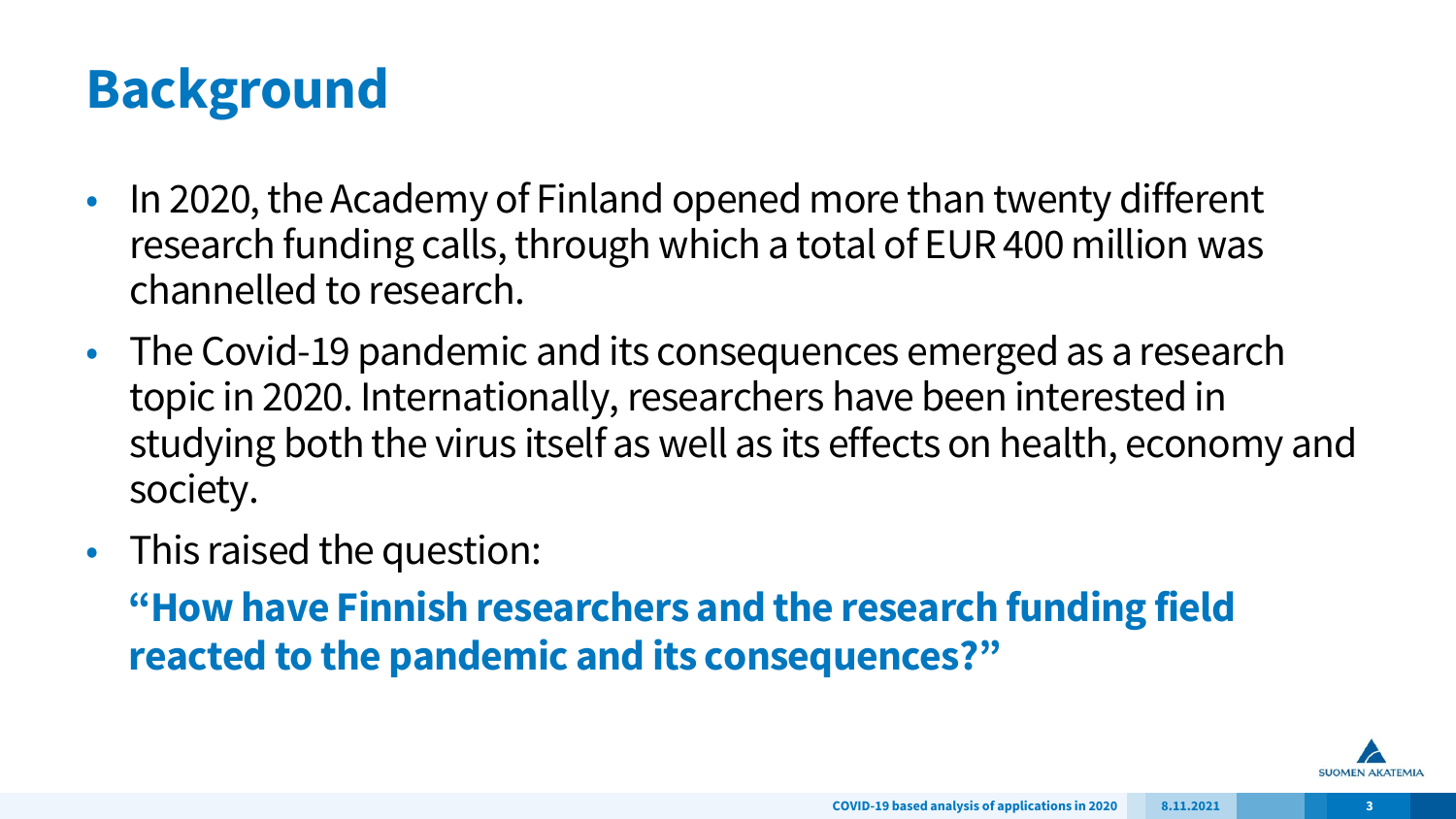### **Task**

- We decided to map how the Covid-19 pandemic appeared in the applications submitted to the Academy of Finland and in the funding granted. We wanted to examine the different perspectives and themes emerging within this research topic.
- We analysed the applications submitted both to the Academy's September call and to special calls in 2020.
	- In the September call, funding can be applied for without thematic restrictions.
	- Special calls are used to grant funding that the Government has directed towards a specific theme, such as research related to the pandemic or climate change. These calls therefore set certain requirements for the application's theme.
- This report does not include the special funding call related to the Covid-19 pandemic and its mitigation, for which a separate summary has been published (in Finnish): [www.aka.fi/resilience](https://www.aka.fi/en/research-funding/programmes-and-other-funding-schemes/academy-programmes/resilience/)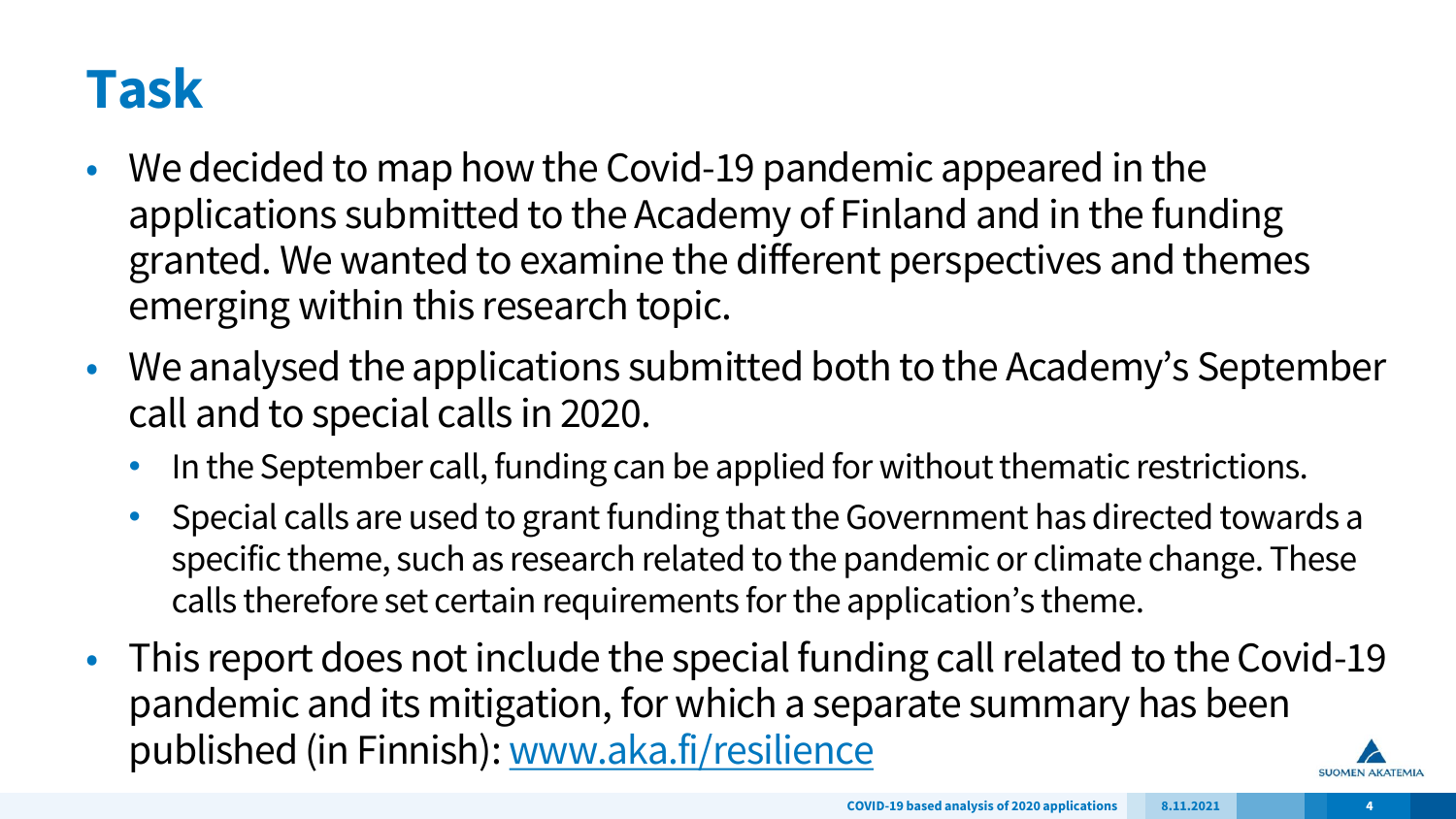## **Method**

- In order to identify applications submitted to the Academy of Finland where Covid-19 is a central research topic, we utilised a multi-method approach combining automated and qualitative methods.
- Applications that passed both automated and qualitative screens were selected for analysis.

#### **Automated screen:**

- 1. The application's title, summary or keywords contain one of the following words: Covid-19, SARS-CoV-2, Corona virus.
- 2. The application contains at least 11 hits from these Covid-19 glossaries

#### **Qualitative screen:**

- 1. Is Covid-19 a focus of the application's research questions or goals?
- 2. Would the application have been submitted to the Academy of Finland without the Covid-19 pandemic?
- Multimethodology enabled both a faster process and a more creative qualitative analysis.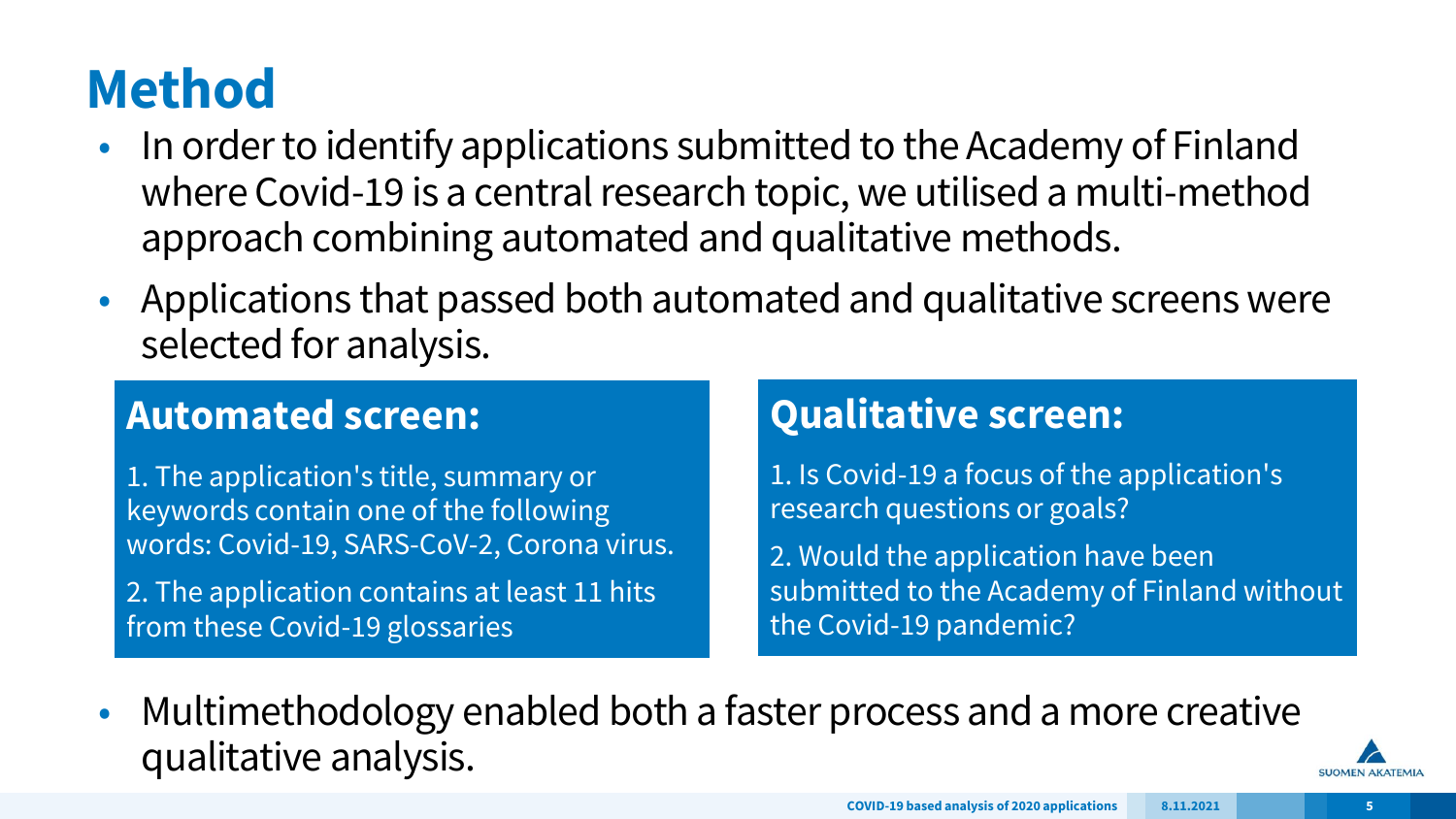## **Results**

- Covid-19 was a key research topic in 3.2% of all applications. The topic inspired both beginners and more experienced researchers.
- The largest number of applications on topics related to Covid-19 was received from the fields of **biomedicine, social sciences and microbiology**.
- Research topics highlighted areas such as vaccine and drug development, security of supply and crisis preparedness, the impact of the pandemic on work and employees in critical sectors, social inequality, mental health and welfare, and Covid-19 disinformation.
- The Academy of Finland funded these Covid-19 applications with a total of approximately **EUR 20 million**, and the funding focused in particular on drug development and research on societal resilience.
- The results are presented in more detail on pages 7-24.

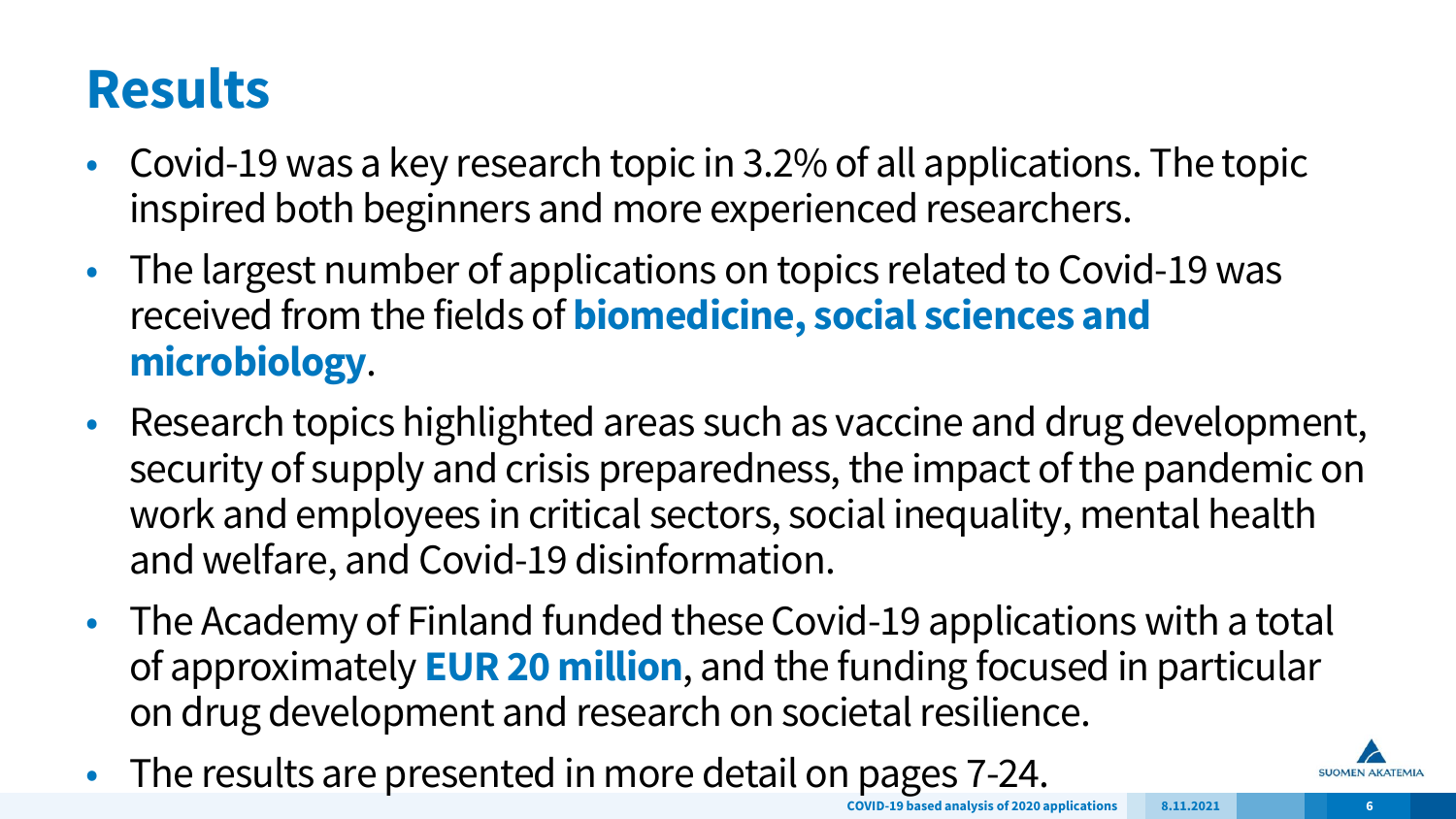#### **In how many applications was Covid-19 a central research topic?**

|                                     | <b>All</b>   | Covid-19 as  |
|-------------------------------------|--------------|--------------|
|                                     | applications | a central    |
| <b>Call</b>                         | (number)     | theme $(\%)$ |
| All calls together                  | 3418         | 3.2%         |
| <b>Semptember Call</b>              | 2887         | 1.9%         |
| <b>Research Council for</b>         |              |              |
| Biosciences, Health and the         |              |              |
| Environment                         | 893          | 1.8%         |
| <b>Research Council for Culture</b> |              |              |
| and Society                         | 895          | 3.7%         |
| <b>Research Council for Natural</b> |              |              |
| <b>Sciences and Engineering</b>     | 1099         | 0.6%         |

|                                          | <b>All</b>   | Covid-19 as |
|------------------------------------------|--------------|-------------|
|                                          | applications | a central   |
| <b>Call</b>                              | (number)     | theme (%)   |
| Other calls together *                   | 531          | 9.8%        |
| Special funding for research into        |              |             |
| <b>COVID-19 vaccines and</b>             |              |             |
| pharmaceutical development               | 31           | 100.0%      |
| FIRI: Research infrastructures as        |              |             |
| collaborative platforms                  | 54           | 1.9%        |
| FIRI 2020 call - roadmap for national    |              |             |
| research infrastructures                 | 56           | 0.0%        |
| <b>Finnish Centres of Excellence in</b>  |              |             |
| Research 2022-2029 (first stage)         | 185          | 0.5%        |
| Special funding for system-level         |              |             |
| research into climate change             |              |             |
| mitigation and adaptation                | 51           | 0.0%        |
| Special funding for research into crisis |              |             |
| preparedness and security of supply      | 65           | 27.7%       |
| Special funding for RDI partnership      |              |             |
| networks                                 | 71           | 0.0%        |
| Finnish Flagship Programme 2020          | 18           | 5.6%        |

\*) Excludes special funding for research on the COVID-19 epidemic and the mitigation of its effects **COVID-19 based analysis of applications in 2020** 8.11.2021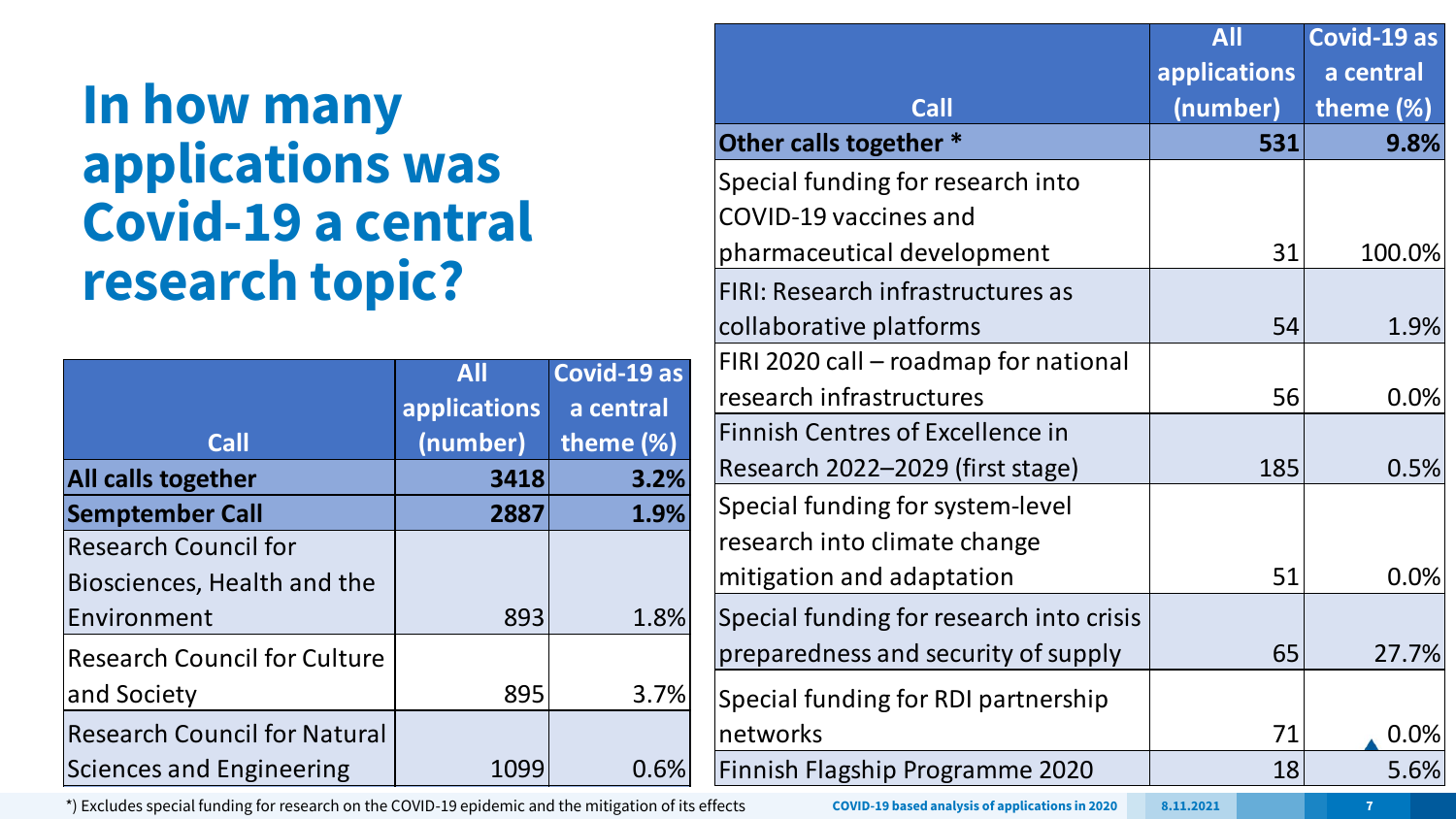

#### **Most common keywords in Covid-19 applications**

- Identification of the most frequently occurring words in the Covid-19 applications was automated.
- Each application contains the word 'covid', and it has been used more than 3,500 times between them.
- The most common word in the applications is 'virus', which is mentioned almost 6,500 times and occurs in 85% of applications.**SUOMEN AKATEMIA**

Excludes special funding for research on the COVID-19 epidemic and the mitigation of its effects **COVID-19 based analysis of applications in 2020** 8.11.2021 **8.11.2021** 8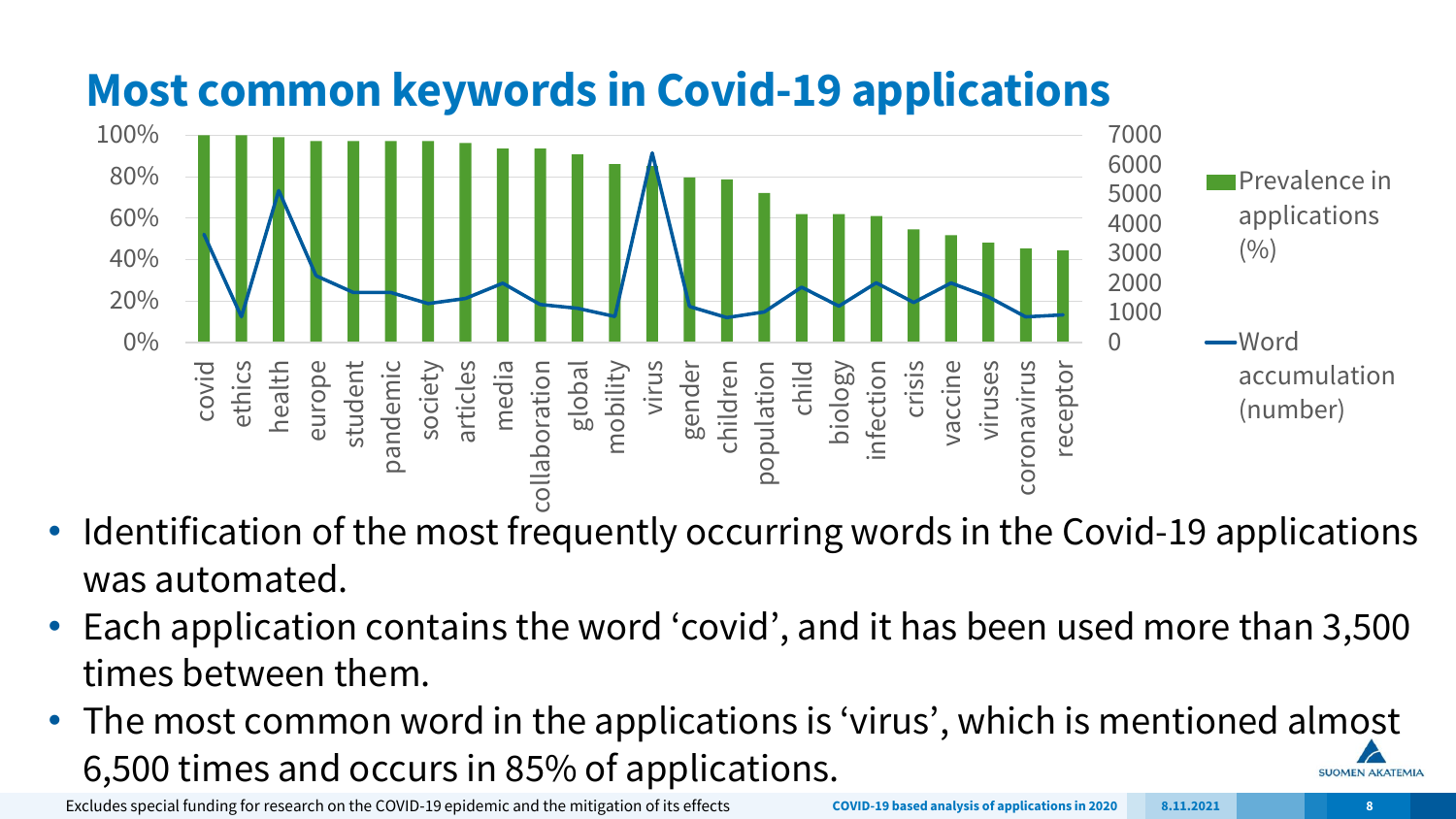## **Fields of research in Covid-19 applications**

0 5 10 15 20 25 30 35 Environmental health research Education Law Communication Business administration Systems biology, bioinformatics Biochemistry, biophysics Psychology Pharmacy Clinical medicine Computer science Cellular and molecular biology Public helath research Political sciences Microbiology Social sciences Biomedicine

• Biomedicine, social sciences and microbiology are the most common research fields in the Covid-19 applications. • In each application, the applicant was allowed to report one to five research fields.



Excludes special funding for research on the COVID-19 epidemic and the mitigation of its effects **COVID-19 based analysis of applications in 2020 8.11.2021 9**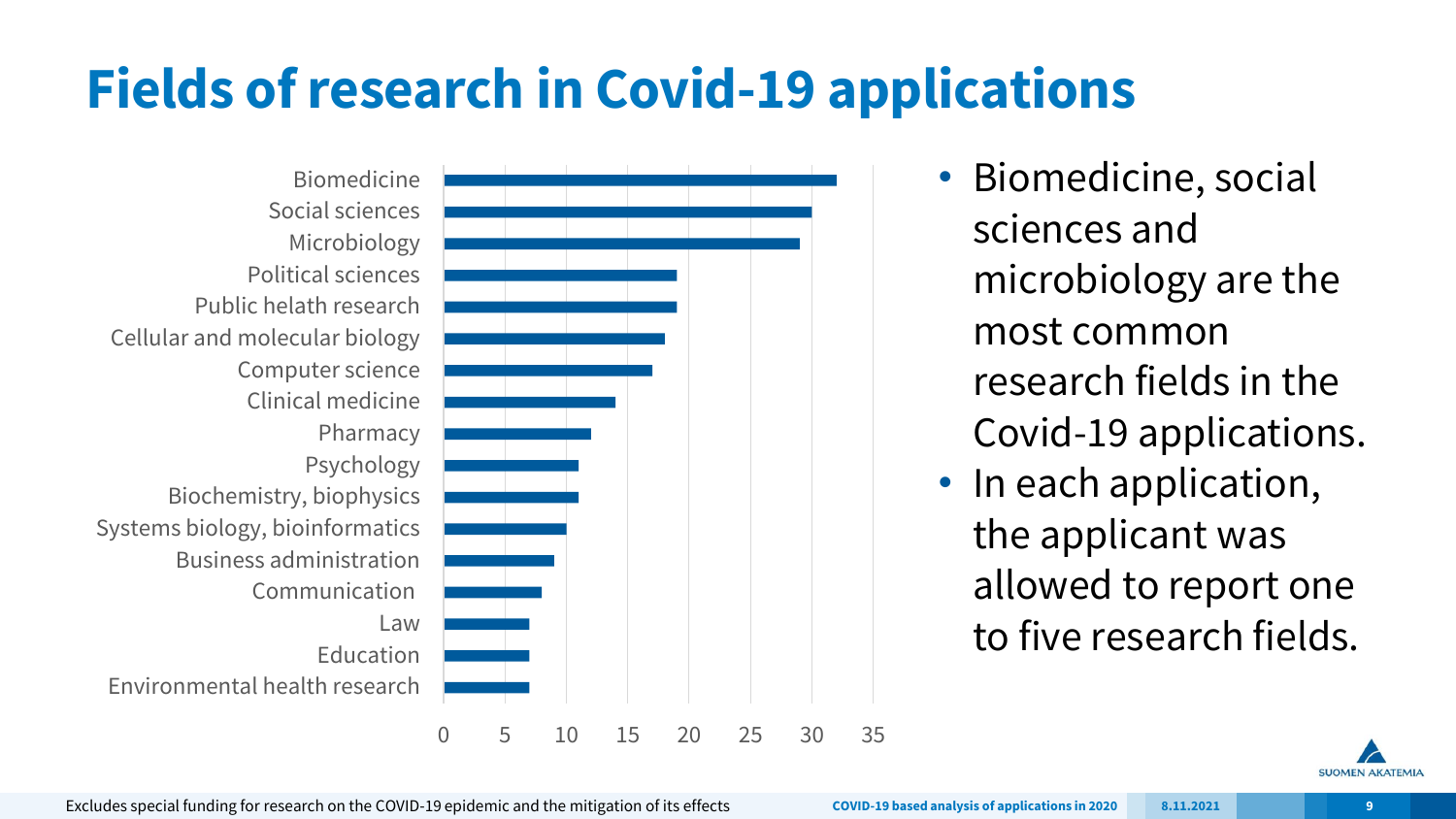#### **Topics of Covid-19 applications and themes that combine them**

- We wanted to analyse more extensively what kinds of perspectives and research areas researchers have applied in the Covid-19-related research. The aim was to identify themes shared between the applications, i.e. research topics that multiple researchers have considered important.
- For the analysis, we created an automated network based on the applications' research field classifications and text mining results.
- We grouped the network automatically, and then identified topics from the groups formed (Figure on page 11).
	- We identified nine different topics, the largest of which are presented on pages 12-20.
- A set of applications linking two topics is labelled a theme.
	- Three themes that combine different topics will be analysed in more detail on pages 21-24.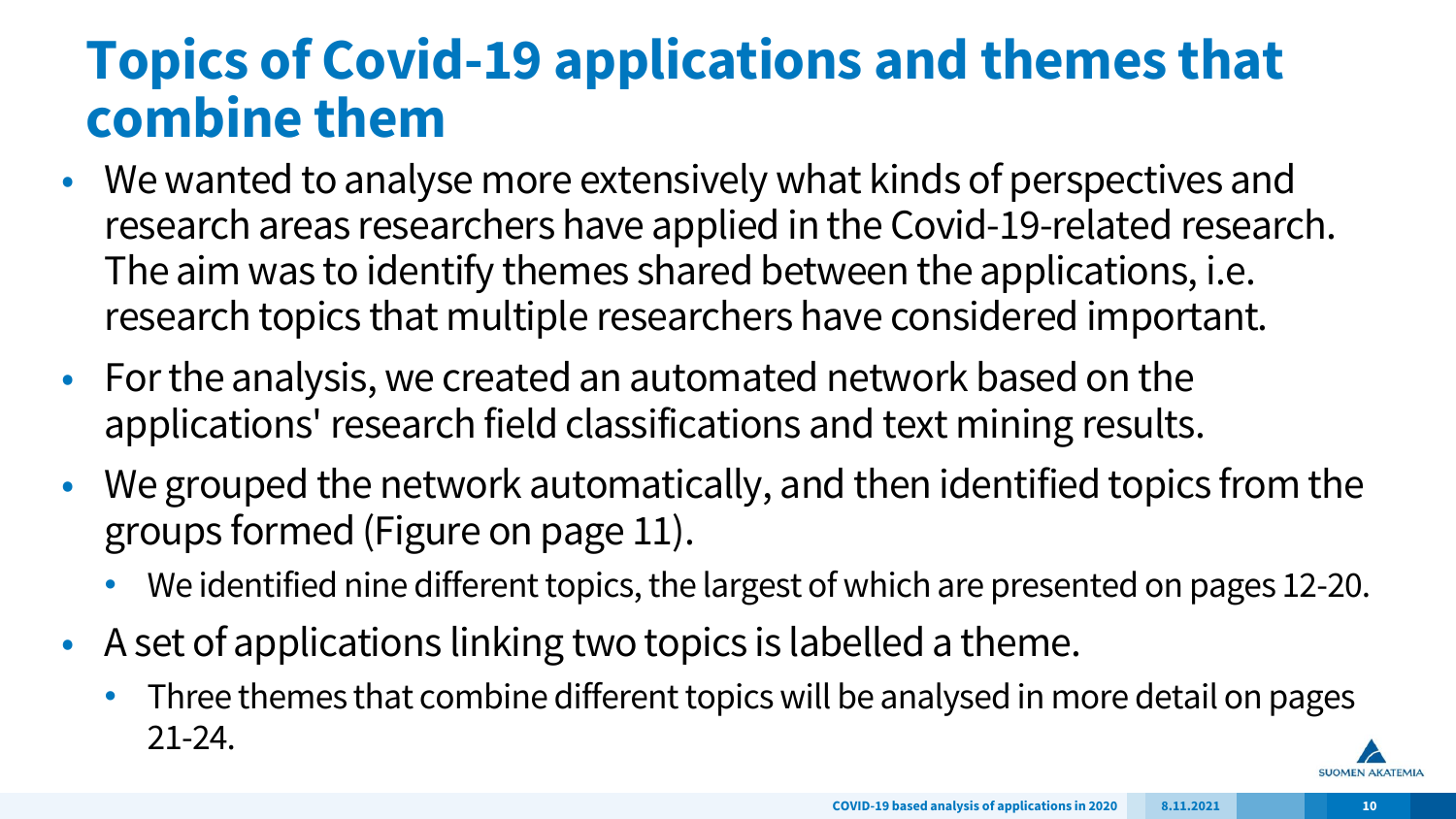## **Topics of Covid-19 research**



- The figure presents a simplified version of the network of topics and themes.
- Each line represents one application that combines two topics.



Excludes special funding for research on the COVID-19 epidemic and the mitigation of its effects **COVID-19 based analysis of applications in 2020 8.11.2021 11**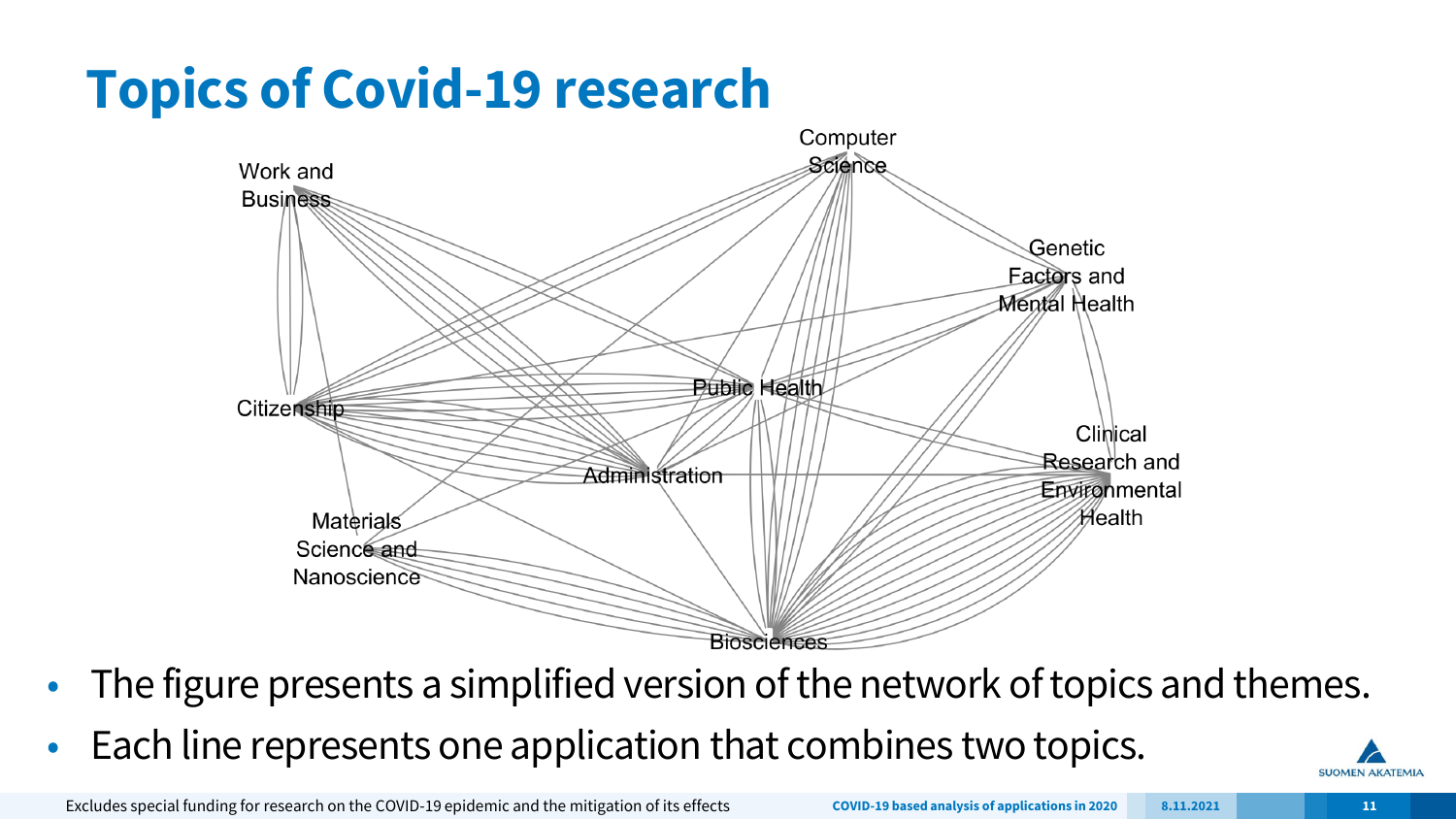## **Topics of Covid-19 research**

- The research questions that can be identified within the six most important Covid-19 themes and the keywords describing them are presented in more detail in the next section.
- The descriptions allowed us to form an understanding of the research questions that Finnish researchers identified and considered most important at the beginning of the pandemic.

| <b>Topic</b> |                                                        | Applications |
|--------------|--------------------------------------------------------|--------------|
|              | Covid-19 and biosciences                               | 33           |
| 2.           | Covid-19 and citizenship                               | 15           |
| 3.           | Impacts of Covid-19 on work and business               | 12           |
| 4.           | Impacts of Covid-19 on public health                   | 10           |
| 5.           | Covid-19 and public administration                     | 10           |
| 6.           | Clinical Covid-19 research and<br>environmental health | 9            |
| 7.           | Covid-19, computer science and<br>computation          | 8            |
| 8.           | Covid-19, genetic factors and mental<br>health         | 6            |
| 9.           | Covid-19, materials science and<br>nanoscience         |              |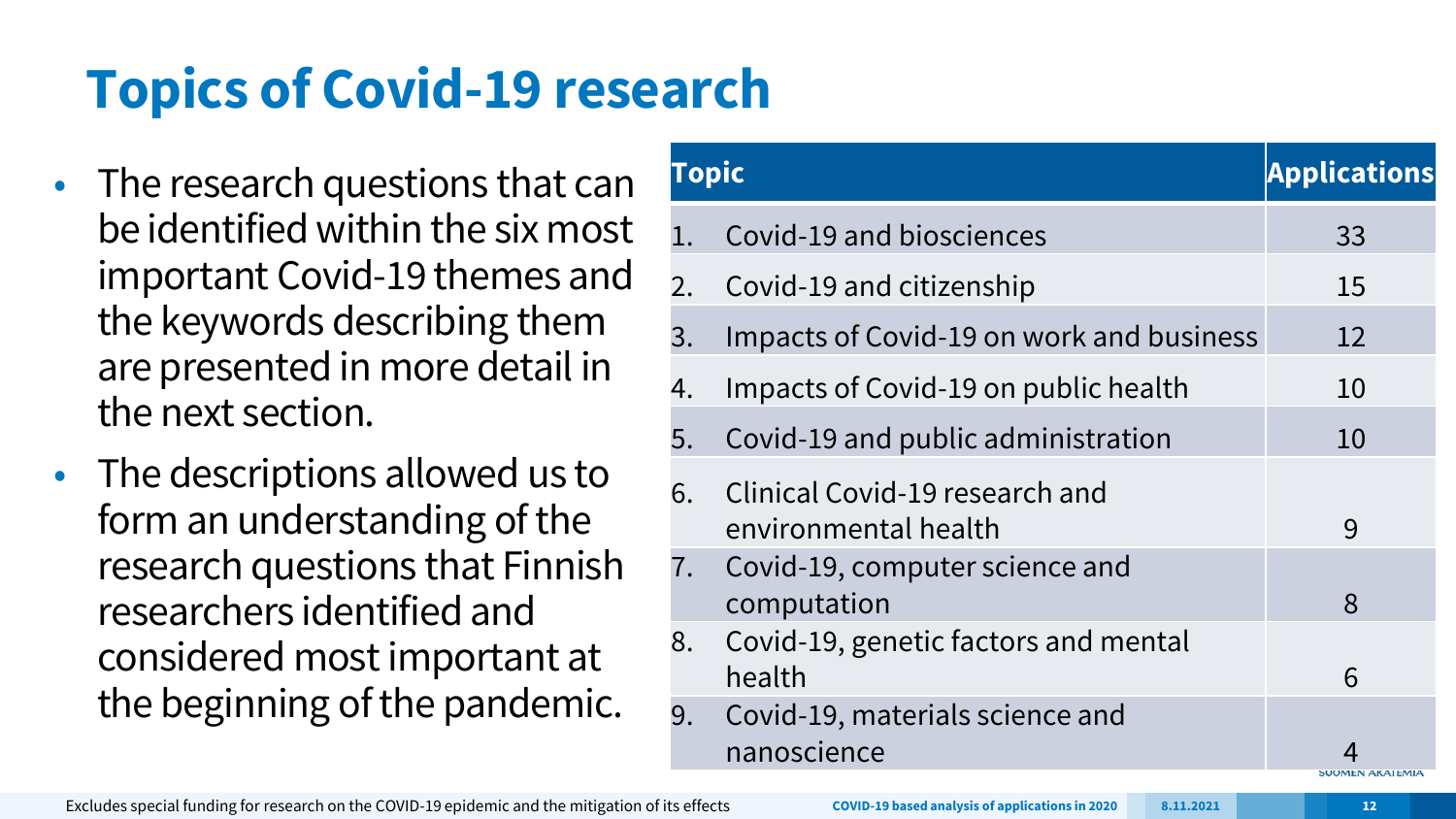## **Topic 1: Covid-19 and biosciences**

- 33 applications in total
- Topics:
	- Immune response
	- Covid-19 test development
	- Vaccine and drug development
	- SARS-CoV2 virus incidence
- Emerging keywords:
	- viruses
	- biology
	- infection
	- pathogen
- inhibitor
- structural
- antibodies
- replication

• Fields of research:



**SUOMEN AKATEMI**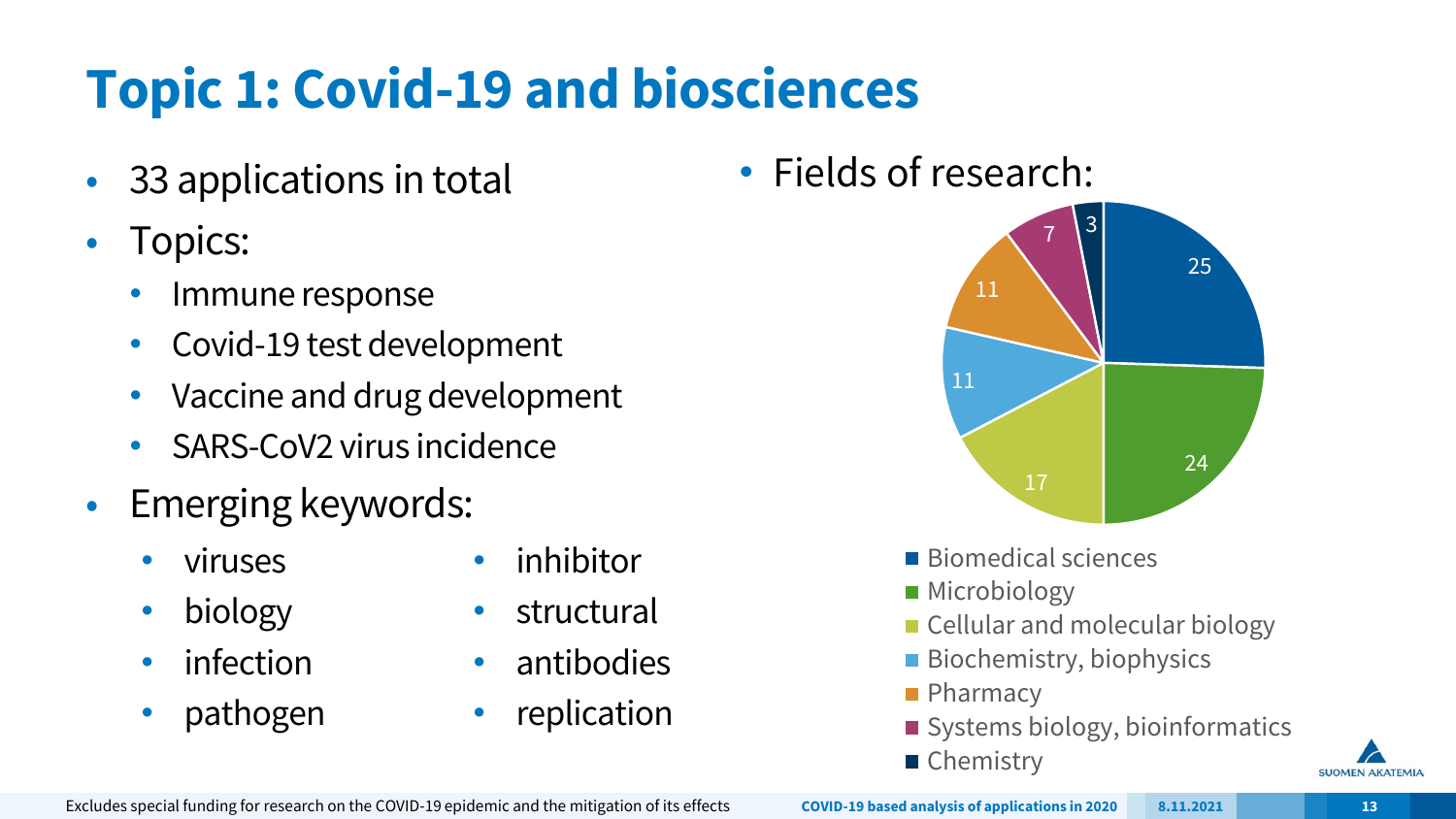## **Topic 2: Covid-19 and citizenship**

- 15 applications in total
- Topics:
	- **Inequality**
	- Political polarisation
	- Agency
	- Trust in institutions
- Examples of keywords:
	- pandemic
	- society
	- politics
- gender
- media
- trust

• Fields of research:

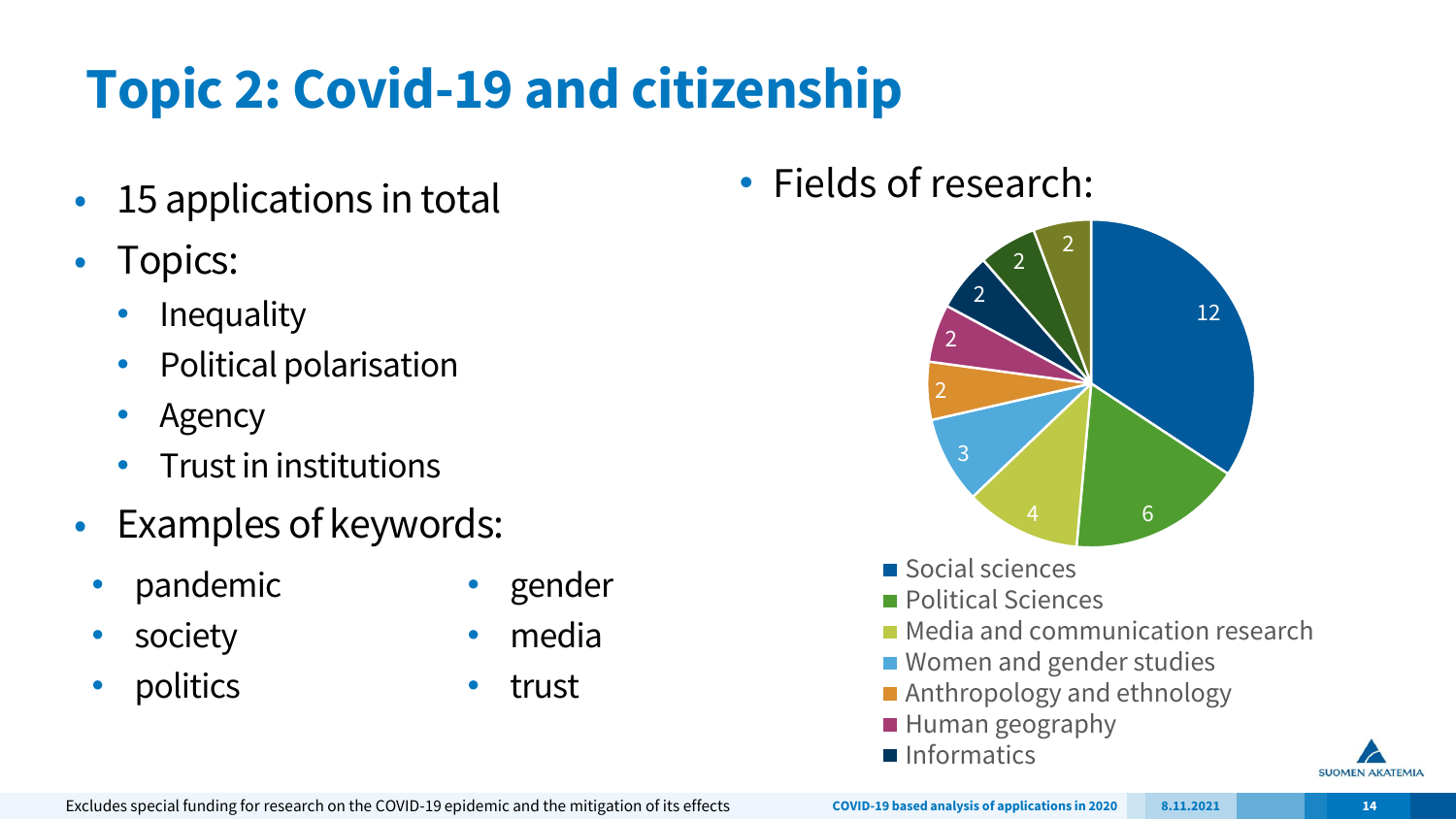## **Topic 3: Impacts of Covid-19 on work and business**

- 12 applications in total
- Topics:
	- Work changes
	- Crisis tolerance of the economy
- Emerging keywords:
	- crisis
	- entrepreneurship
	- communities
- **strategy**
- social work
- motivation





- Business administration
- **Economics**
- Social policy, social work
- Work and organisational psychology
- Industrial management

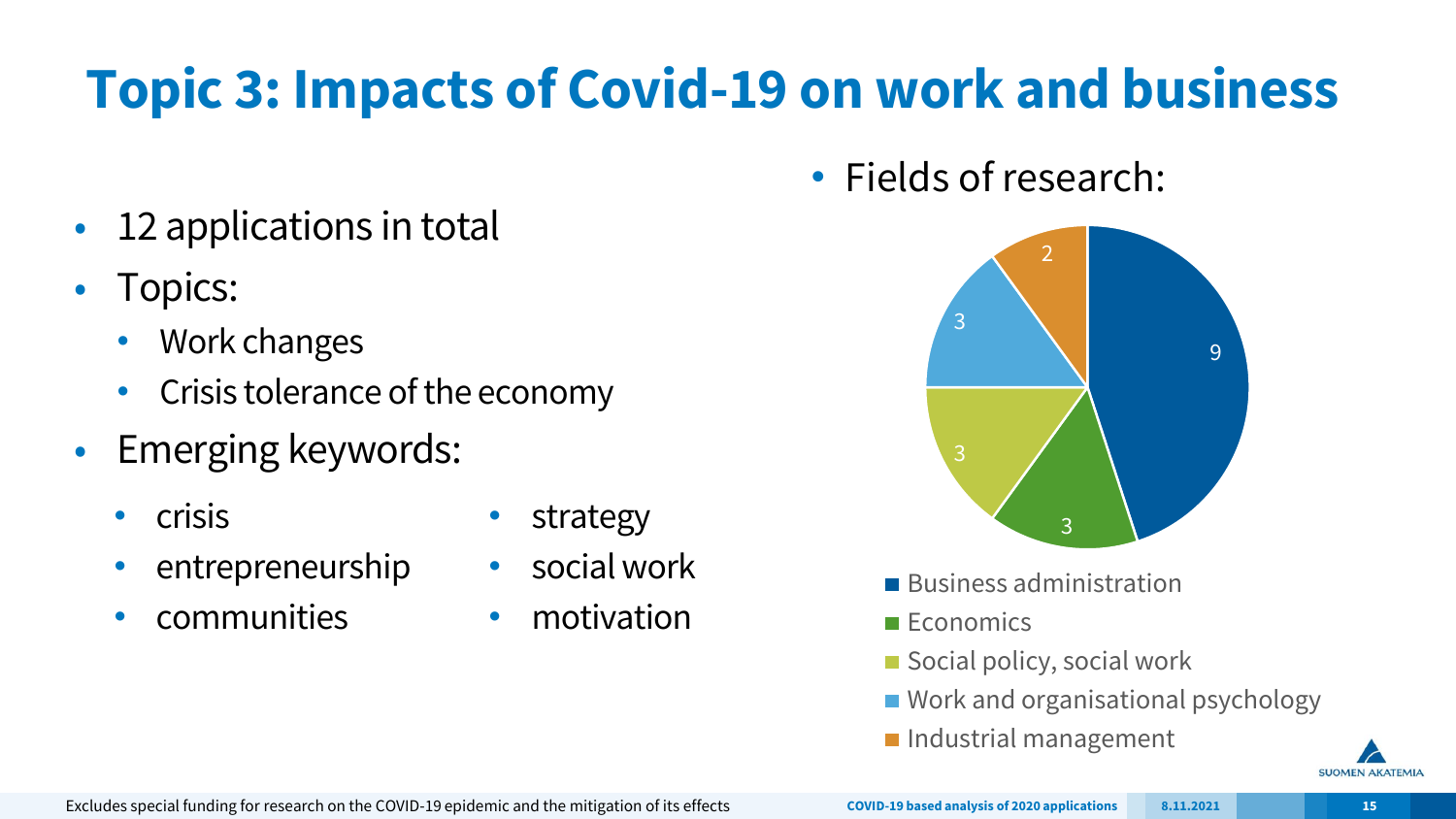# **Topic 4: Impacts of Covid-19 on public health**

- 10 applications in total
- Topics:
	- Welfare of different age groups, patient groups and occupational groups
	- Mental health, particularly the development and mental health of children and youth
- Emerging keywords:
	- health
	- child
	- public health
- population
- student
- mental health

• Fields of research:



- **Public health research**
- Developmental and educational psychology
- **Education**
- General education and teacher education
- Sport science
- Nursing science



Excludes the call for research on the COVID-19 epidemic and the mitigation of its effects **COVID-19** based analysis of applications in 2020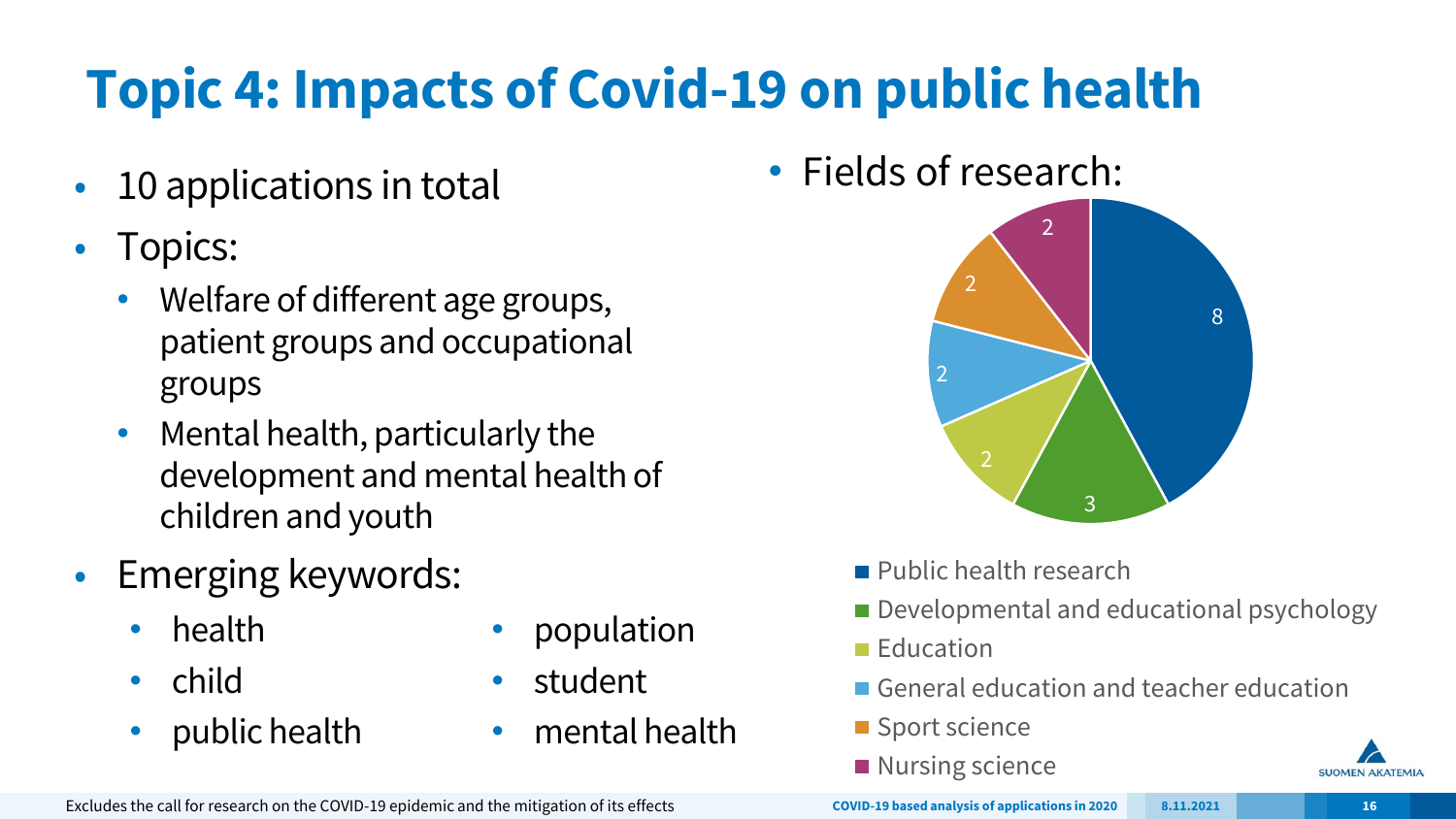# **Topic 5: Covid-19 and public administration**

- 10 applications in total
- Topics:
	- Resilience in economics and foreign trade
	- Administrative legal certainty, legitimacy, efficiency and flexibility
	- Health care system resilience
- Emerging keywords:
	- **Europe**
	- governance
	- economy
- politics
- resilience
- climate

• Fields of research:



- **Public administration**
- **Law**
- **Practical philosophy**
- **Information systems science**
- $\blacksquare$  International relations



Excludes the call for research on COVID-19 epidemic and the mitigation of its effects **COVID-19** based analysis of applications in 2020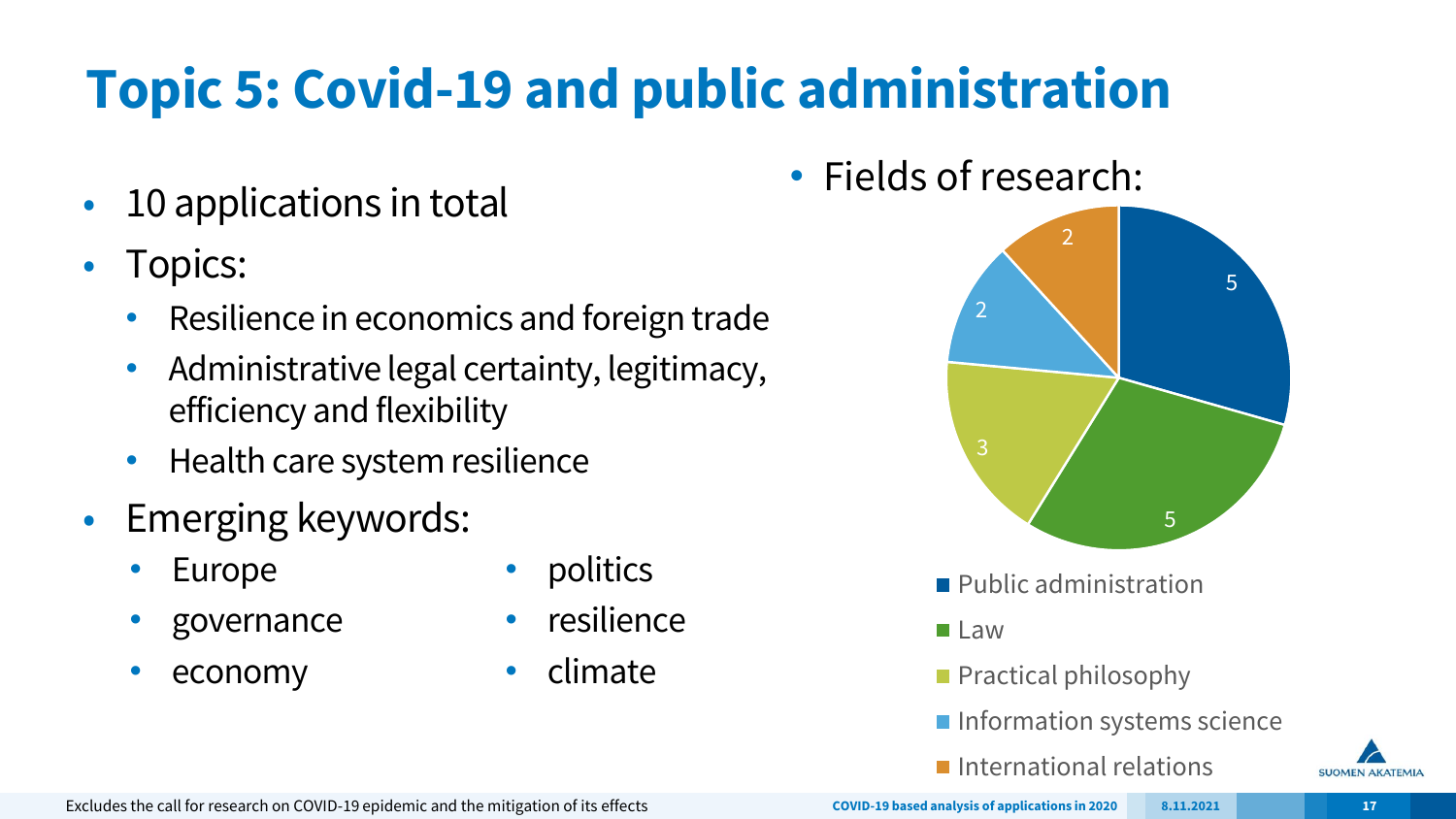### **Topic 6: Clinical Covid-19 research and environmental health**

- 9 applications in total
- Topics:
	- Hospital resources
	- Covid-19 and different patient groups
	- Covid-19 medicines and drug development
	- SARS-CoV-2 and the environment (waste water, UV radiation, aerosols etc.)
- Emerging keywords:
	- epidemiology
	- care
	- mortality
- infectious disease
- surgery

• Fields of research:



■ Clinical medicine

**Environmental health research**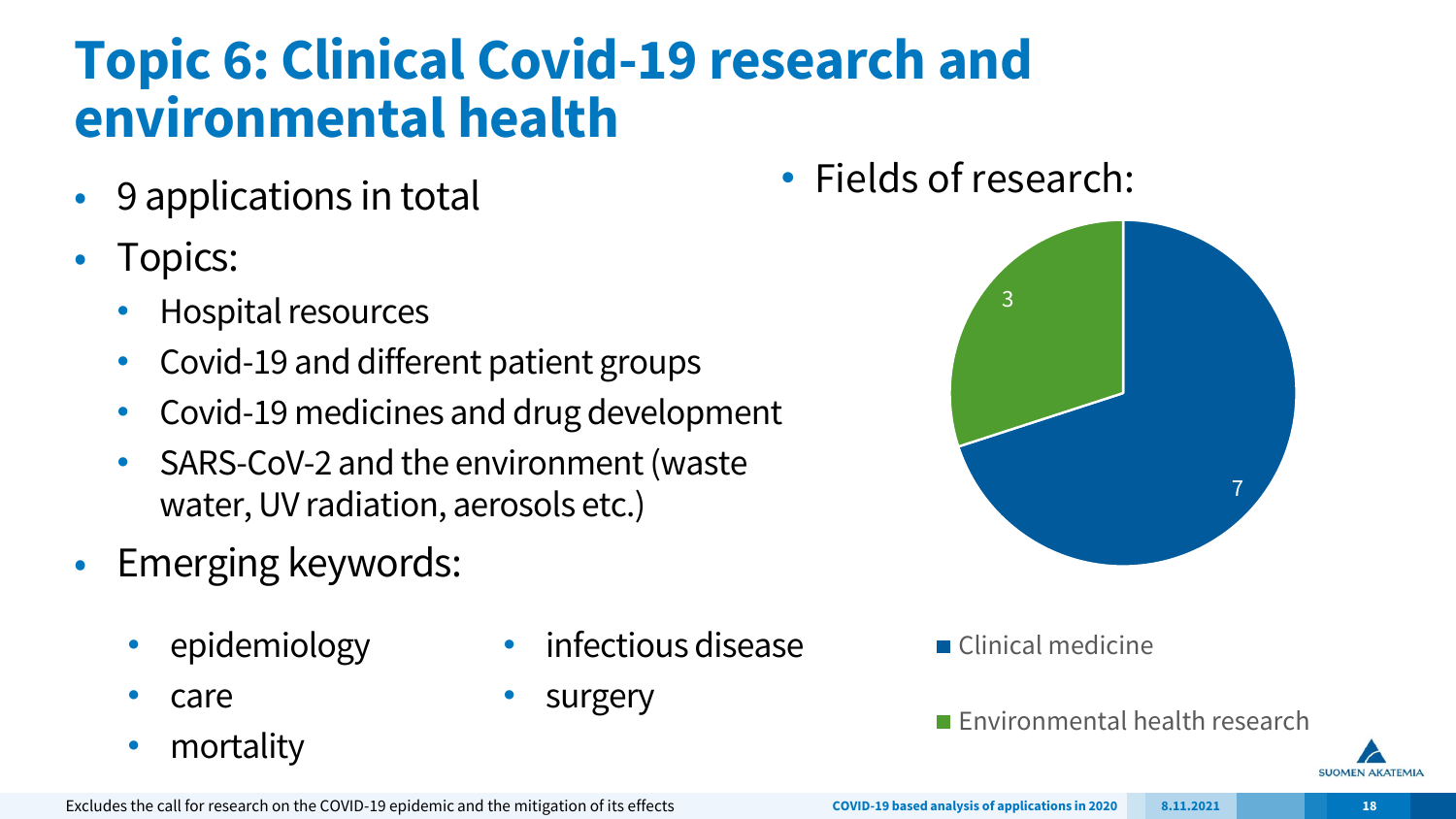## **Themes that combine topics**

- A theme consists of applications that connect topics to each other
- The themes describe the multidimensional nature of Covid-19 applications
- However, few applications can be categorised purely under a single topic



- Theme 1: Covid-19 and biosciences & clinical Covid-19 research and environmental health
- 2. Theme 2: Covid-19 and citizenship & Covid-19 and public administration
- 3. Theme 3: Covid-19 and citizenship & impacts of Covid-19 on public health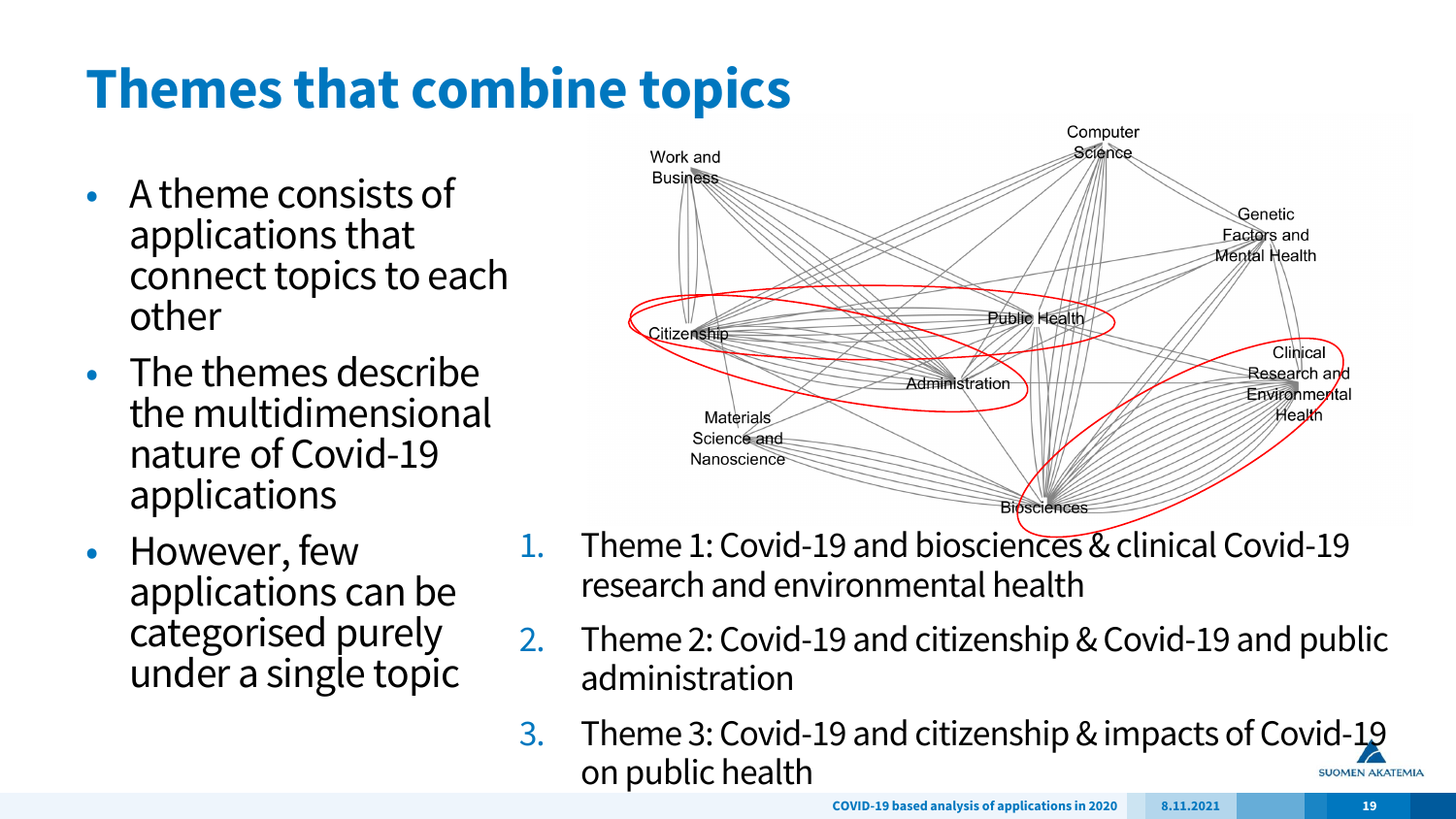#### **Theme 1: Covid-19 and biosciences & Clinical Covid-19 research & Covid-19 and environmental health**

- 12 applications in total
- Topics:
	- Hard and soft infrastructure
	- One health
	- Clinical medicine
	- Drug and vaccine development
- Examples of keywords:
	- virus

• receptor

• gene therapy

- vaccine
- infection



9 8 5 3 3

- $\blacksquare$  Biomedical sciences
- Clinical medicine
- **Microbiology**
- **Environmental health research**
- Cellular and molecular biology
- **Pharmacy**
- Systems biology, bioinformatics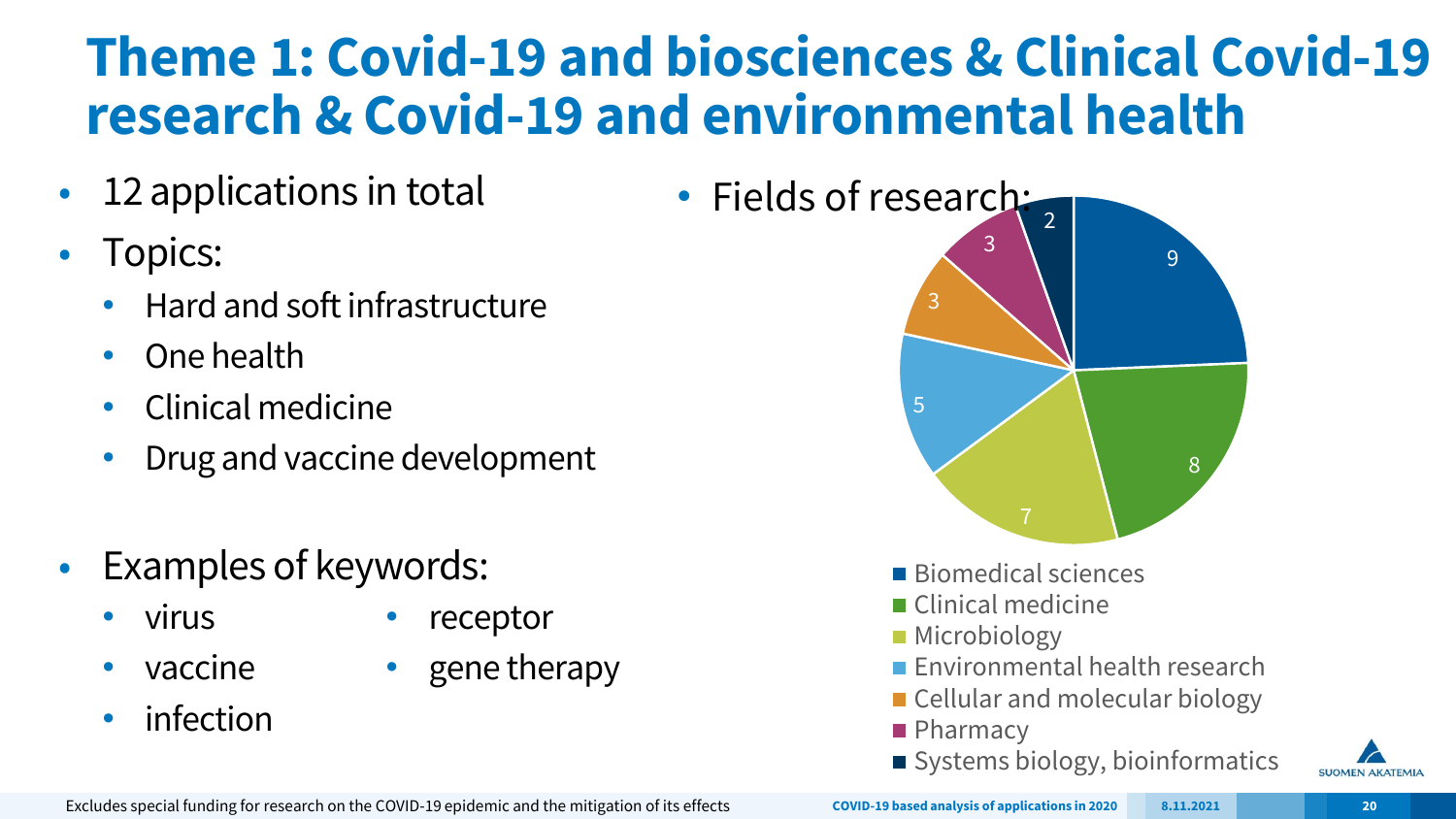#### **Theme 2: Covid-19 and citizenship & Covid-19 and public administration**

- 7 applications in total
- Topics:
	- System-level challenges
	- The role of scientific expertise in society
	- Structural changes
- Examples of keywords:
	- **Europe**
	- health
	- gender
- global
- politics
- governance

• Fields of research:



- $\blacksquare$  Public administration  $\blacksquare$  Social sciences
- **Economics Law**
- **Political Sciences International relations**



Excludes special funding for research on the COVID-19 epidemic and the mitigation of its effects **COVID-19 based analysis of applications in 2020 8.11.2021 21**

**Practical philosophy**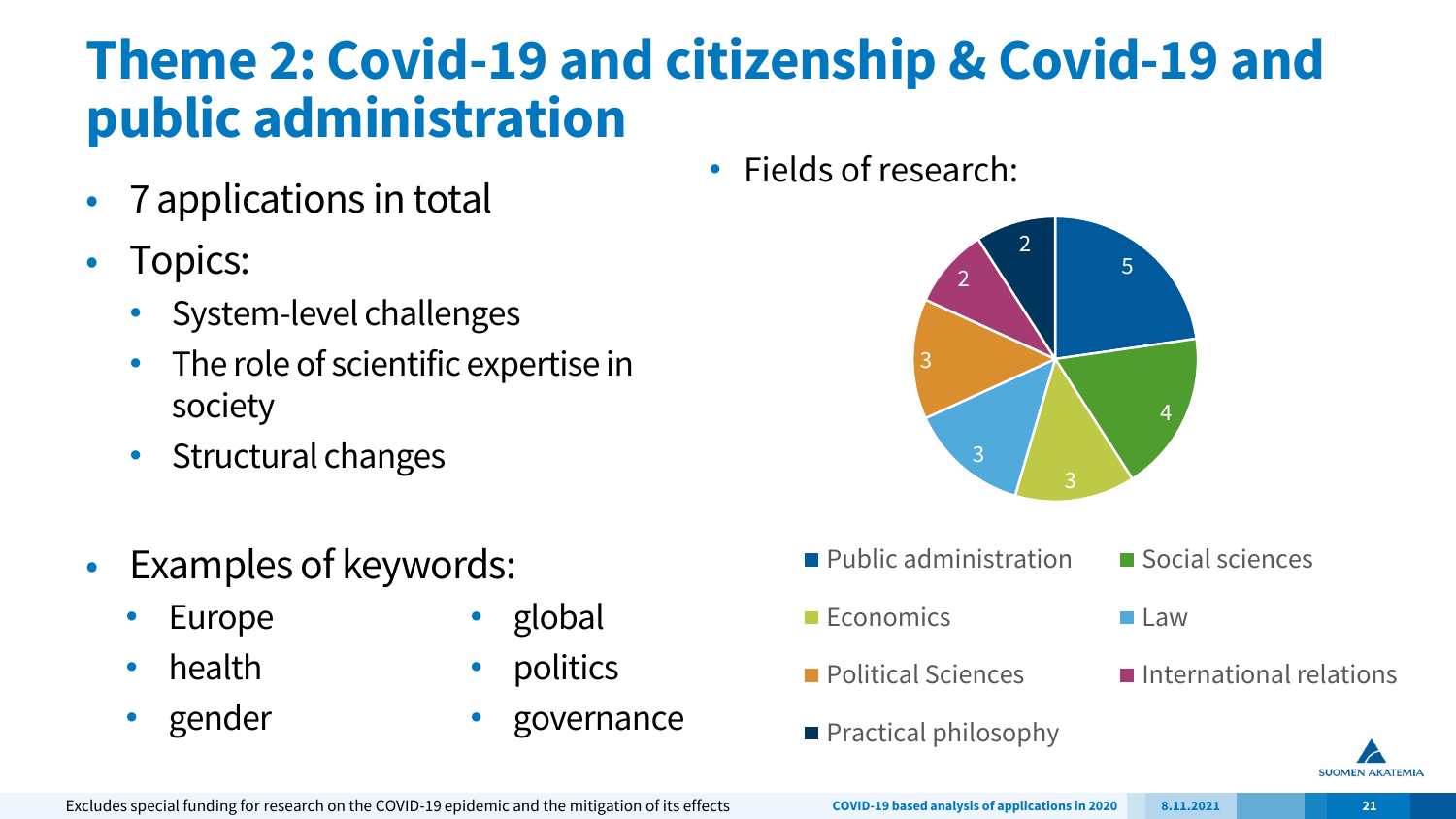### **Theme 3: Covid-19 and citizenship & Effects of Covid-19 on public health**

- 5 applications in total
- Topics:
	- Comprehensive health and welfare
	- Digitalisation
	- **Inequality**
	- Good living
- Examples of keywords:
	- health
	- child
	- pandemic
- society
- mental health
- public health

• Fields of research:



- **Public health research**
- Social sciences

Excludes special funding for research on the COVID-19 epidemic and the mitigation of its effects **COVID-19 based analysis of applications in 2020 8.11.2021 22**